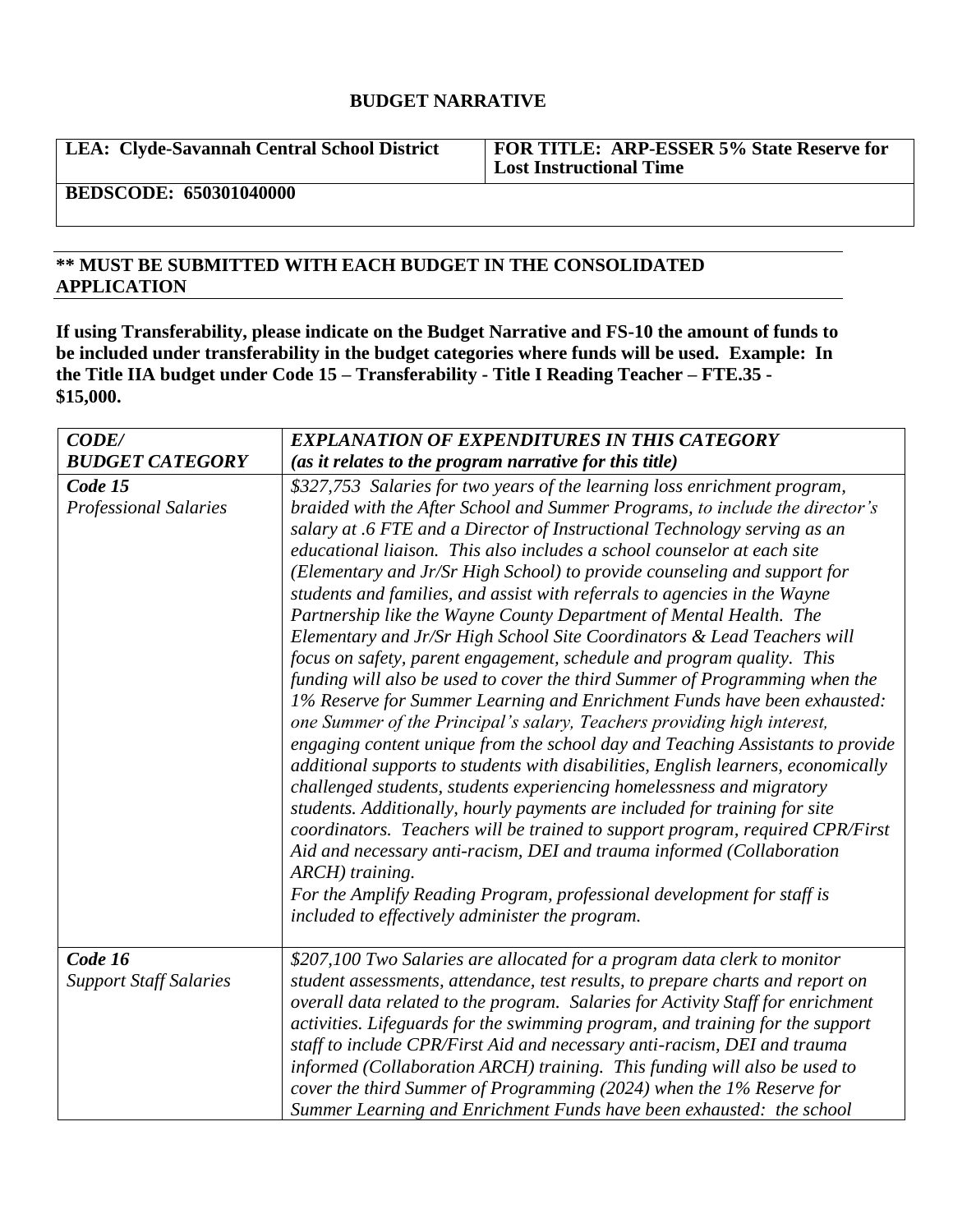| <b>CODE/</b><br><b>BUDGET CATEGORY</b>   | <b>EXPLANATION OF EXPENDITURES IN THIS CATEGORY</b><br>(as it relates to the program narrative for this title)                                                                                                                                                                                                                                                                                                                                                                                                                                                                                                                                                                                                                                                                                                                                                                                                                                                                                                                                                                                                                                                                                                                                                                                                                                                                                                                                                                                                                                                                                                                                                                                                                                                                                                                                                                                                                                                                                   |
|------------------------------------------|--------------------------------------------------------------------------------------------------------------------------------------------------------------------------------------------------------------------------------------------------------------------------------------------------------------------------------------------------------------------------------------------------------------------------------------------------------------------------------------------------------------------------------------------------------------------------------------------------------------------------------------------------------------------------------------------------------------------------------------------------------------------------------------------------------------------------------------------------------------------------------------------------------------------------------------------------------------------------------------------------------------------------------------------------------------------------------------------------------------------------------------------------------------------------------------------------------------------------------------------------------------------------------------------------------------------------------------------------------------------------------------------------------------------------------------------------------------------------------------------------------------------------------------------------------------------------------------------------------------------------------------------------------------------------------------------------------------------------------------------------------------------------------------------------------------------------------------------------------------------------------------------------------------------------------------------------------------------------------------------------|
|                                          | nurse, one teacher aide and four school bus drivers to transport students to and<br>from the Summer program.                                                                                                                                                                                                                                                                                                                                                                                                                                                                                                                                                                                                                                                                                                                                                                                                                                                                                                                                                                                                                                                                                                                                                                                                                                                                                                                                                                                                                                                                                                                                                                                                                                                                                                                                                                                                                                                                                     |
| Code 40<br><b>Purchased Services</b>     | \$312,150 Evalumetrics evaluation of the program to include alignment with NYS<br>guidance for evaluation, link to SMART Goals and linkage to continual<br>improvement using the QSA. Literacy Volunteers will recruit volunteers carry<br>out literacy events with families and support peer tutoring development/training.<br>Wayne CAP Optimal Health Coordinator to support resources and support<br>integration from community partners, support STEADY Work youth employment<br>encourage family engagement, and will directly provide Safe Dates, Second Step<br>and Love Notes SEL evidence based programs. Wayne MOST will coordinate<br>peer tutoring and connection to local colleges for volunteers. Martial Arts<br>classes will blend character and SEL lessons into physically active, organized<br>lessons. Artist residency program to use Clyde-Savannah Alumni, if possible.<br>Anti-Racism Training will explicitly teach culturally responsive environments<br>and focus on inclusion and awareness. Website management to connect families<br>to enrichment activities and create awareness of class schedules and links to<br>over 40 partners for additional support. Peaceful Schools will provide trauma<br>informed training and restorative practices training, along with conducting SEL<br>& Equity building drama camps. The Community Schools Program Support<br>Specialist will assist with integration of Community Schools strategies, support<br>equity & inclusion efforts, and augment trauma informed supports. Cornell<br>Cooperative will hold programming to include physical activity, nutrition,<br>healthy cooking, and support for STEM workshops and 4-H clubs. The Clyde<br>Youth Center will provide supports to recruit volunteers and hold drop-in youth<br>center programs to link school and community programs.<br>The Amplify Reading program costs include texts, consumables, software, and<br>vendor implementation for Grades K and 1 |
| Code 45<br><b>Supplies and Materials</b> | \$23,724 Program materials for enrichment activities, STREAM Camp Supplies,<br>Nutrition classes, Readers Theatre texts, STEM Kits and Materials & Supplies<br>for the Summer of 2024.                                                                                                                                                                                                                                                                                                                                                                                                                                                                                                                                                                                                                                                                                                                                                                                                                                                                                                                                                                                                                                                                                                                                                                                                                                                                                                                                                                                                                                                                                                                                                                                                                                                                                                                                                                                                           |
| Code 46<br><b>Travel Expenses</b>        | \$8,100 Conferences for the program director and educational liaison, and<br>student transportation costs for exploration and equity trips to high interest<br>destinations like the Seneca Falls Women's Rights Park and Heritage Museum,<br>Fair Haven State Park, and other local historical landmarks of progression to<br><i>equity.</i>                                                                                                                                                                                                                                                                                                                                                                                                                                                                                                                                                                                                                                                                                                                                                                                                                                                                                                                                                                                                                                                                                                                                                                                                                                                                                                                                                                                                                                                                                                                                                                                                                                                    |